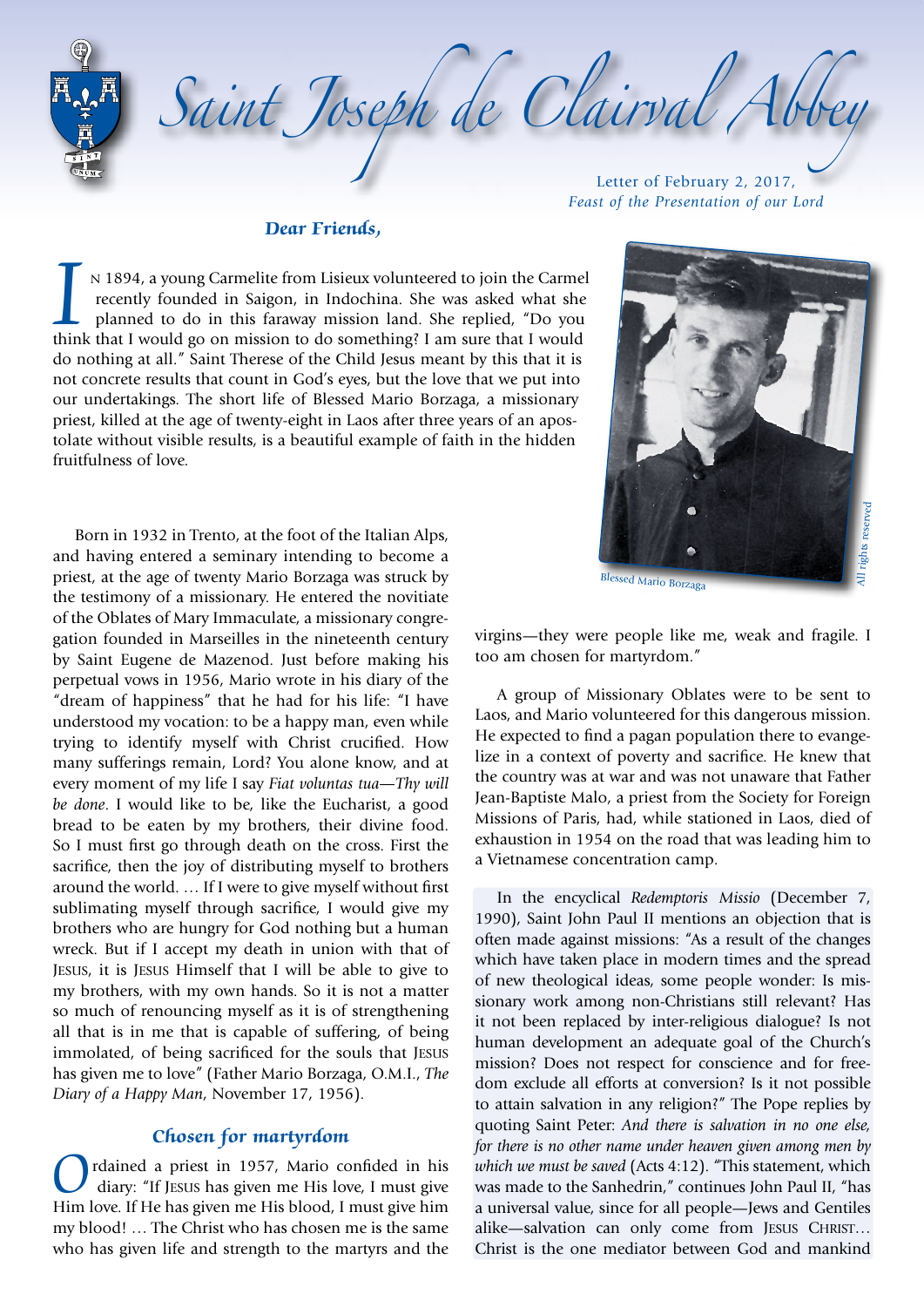(cf. I Tim. 2:5) … No one, therefore, can enter into communion with God except through Christ, by the working of the Holy Spirit. Christ's one, universal mediation, far from being an obstacle on the journey toward God, is the way established by God Himself" (*RM,* no. 4-5).

Mario Borzaga left for Laos in the fall of 1957. This country in Indochina is wedged between Vietnam and Thailand. It currently has a population of seven million, primarily Buddhists. A landlocked mountainous kingdom, its first Catholic missionaries only arrived in 1884. In 1893, France's protectorate was extended to Laos, but the anticlerical French authorities gave no help to the Catholic missions. The missionaries had to establish small missionary posts very discreetly. Most Christians were foreigners, particularly Vietnamese, and few Laotians were converted; nevertheless the Gospel was enthusiastically received by some tribes of mountain people, who had until then practiced animist religions. In 1940, Japan invaded Indochina, and the French priests were driven out. After Japan's surrender, the Pathet Lao, an offshoot of the Viet Minh (the Vietnamese Communist party), launched a guerilla war against the royal Laotian government. In 1954, France left Indochina. Now independent, Laos was ravaged by the Vietnam War, some of which unfolded on its territory.

#### **My cross**

**T** ather Mario Borzaga soon faced great difficulties. In the mission in Kengsadok, he had to learn everything: first the Laotian language, a lengthy effort and a prerequisite for any communication with those he had come to evangelize. He also had to learn a thousand practical skills that would allow him to survive and help a destitute population—hunting, fishing, constructing wooden huts, mechanics… All this in a hot and humid climate, in the midst of a civil war. The young missionary discovered over time that it is "difficult to learn from all, in silence, difficult especially to believe, to suffer, and to love." God did not ask him to perform the heroic acts he dreamt of, but to work in obscurity, patiently and without visible results. He also knew, like Jesus in the garden of Gethsemane, the fear of suffering and of death (cf. Mk. 14:33). On one day of interior turmoil, he noted: "My cross is myself; my cross is the language that I have not yet managed to learn; my cross is my shyness that keeps me from saying a single word in Laotian." He then wrote this prayer: "Everything belongs to You, Lord, even sickness, anguish, remorse, obscurity… I love You because You are Love."

At the end of 1958, the twenty-six-year-old Father Borzaga was sent to Kiu Katiam, his first missionary post, in a village of ethnic Hmong. This outpost of Christianity had been founded several decades earlier. Soon, Mario found himself alone in the midst of the indigenous people he had to care for, both spiritually and temporally. Celebrating the Mass, teaching the catechism, training catechists, preparing catechumens for Baptism, hearing confessions, taking in and caring for the sick at the mission's free clinic, visiting neighboring villages—all these tasks filled his days without break or rest. Unfortunately, the Hmong didn't speak Laotian, but another language the Father didn't know. Mario nevertheless did not become discouraged, but placing all his trust in God, he set to work. Shy, he found his confidence in the certitude of being where the Lord Jesus wanted him to be. To compensate for his inability to speak, he worked selflessly, and in doing so won the hearts of the Hmong who, feeling themselves loved, nicknamed him "serious and sincere heart." His patience was unfailing, even in moments of discouragement and sadness. Father Borzaga, who was very musical, taught his faithful religious songs and composed a beautiful *Salve Regina* in Hmong. Nevertheless, he had to fight a strong revulsion for Laotian food, the inhabitants' lack of hygiene, and the debilitating climate. He wrote in his diary: "I smile in all circumstances, not because I feel sure of myself, but because I am sure that in the battle, Jesus also uses wornout bayonets, rusty cannons, and sleepy foot soldiers. This is why I make a point of making Him know that I am a part of it, so that He might use me for something… How can I not thank God infinitely for His preferential Love for me, by which He has given me the faith, and has made me know His Church? O God, how You have been immensely good to me! What have I done to merit such love?"

# **A small flame in the night**

In two letters from 1959, the young missionary real-<br>istically describes the situation of his mission: "The<br>Lord's baryost is yest where the Hmong live on the Lord's harvest is vast where the Hmong live, on the mountains above the moors and swamps where the buffalo roam. Everything is about to begin, with the grace of God; hundreds of harvesters are needed, in our area alone. We are but a half-dozen. Pray that our holiness might burn like a small flame in the night… The missionary makes himself a wanderer for those who are hopeless wanderers in the darkness; he makes himself a hermit for the love of he who, in the frozen loneliness of paganism, seeks a hand to open for him the door of the heavenly City."

Pope John Paul II did not hesitate to forcefully declare the legitimacy and indispensability of mission: "Proclaiming Christ and bearing witness to Him, when done in a way that respects consciences, does not violate freedom. Faith demands a free adherence on the part of man, but at the same time faith must also be offered to him, because the multitudes have the right to know the riches of the mystery of Christ—riches in which we believe that the whole of humanity can find, in unsuspected fullness, everything that it is gropingly searching for concerning God, man and his destiny, life and death, and truth… This is why the Church keeps her missionary spirit alive, and even wishes to intensify it in the moment of history in which we are living" (*RM*, no. 8).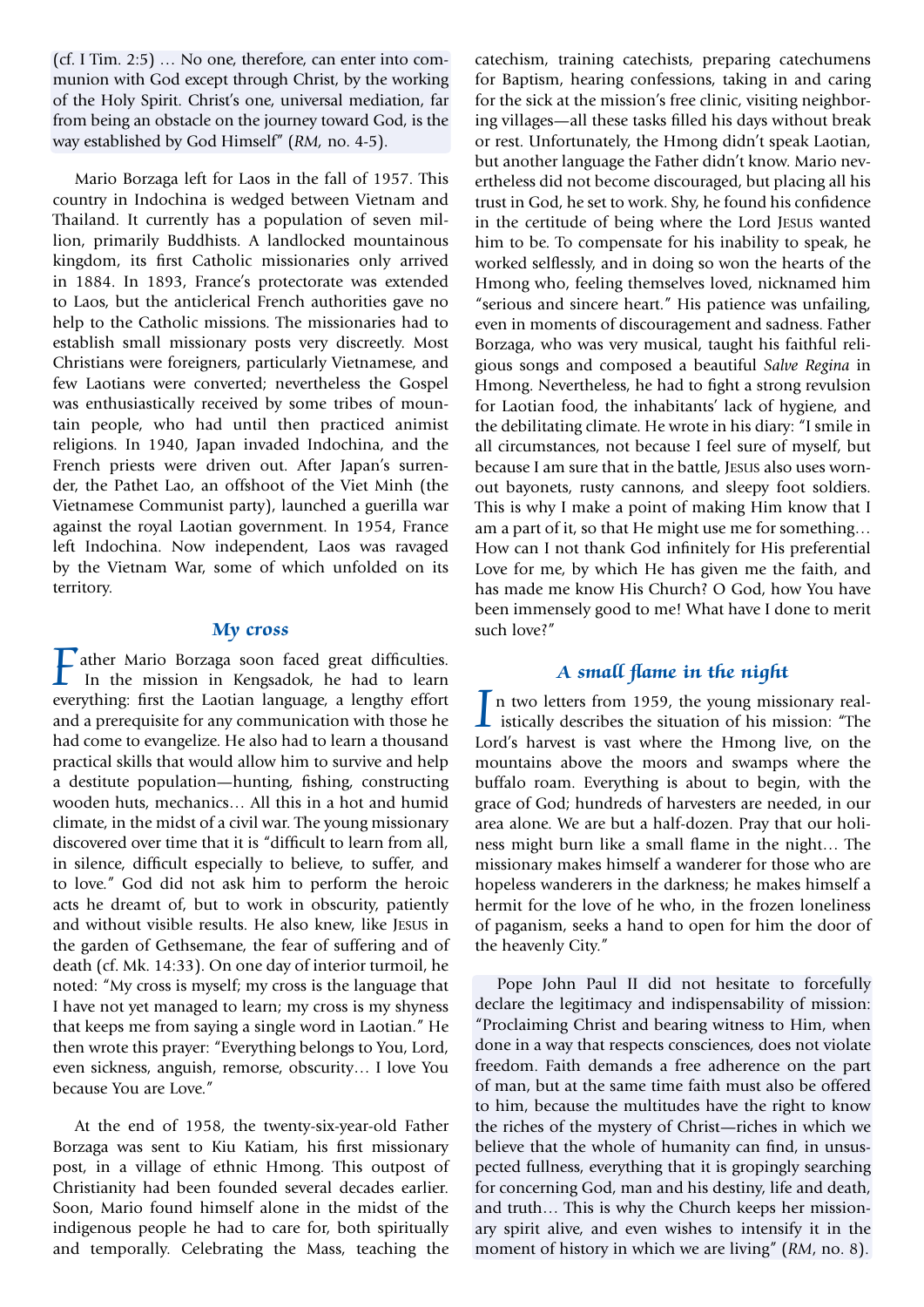## **Sing with the Father**

**M** ario's young catechist students kept a tender<br>memory of the man who had been for them a<br>real father One of them wrote: "Father Mario Borzago real father. One of them wrote: "Father Mario Borzaga was very patient and had a good heart. He loved everyone. He understood a little of the Hmong language—I was the one who taught it to him." Another catechist testified: "I lived with Father for about a year. I was only sixteen years old, and I didn't know how to build a house. We went to talk to Father. For a six-by-eight-meter house, he calculated on a piece of paper that the sheet metal, the beams, etc. would cost nine bars of silver. I agreed. Then we went to chop down some big trees and brought them to Father to saw. There was also a Brother who came to help Father Borzaga—they sawed the wood to build my house, and we built it. Every evening, at the end of the meal, we went to learn to sing prayers with Father Borzaga. He had a beautiful strong voice." A witness affirmed: "He was very kind, smiling, handsome, very open. He took good care of the sick and carefully watched over his catechist students who had come from other areas to study with him. We lived in a little house behind his. He bought us clothes and flashlights. He was very patient, didn't get annoyed, and had a lot of drive. He took good care of us. The boy in charge, who was the eldest among us, was often invited to his table."

Missionaries do not limit themselves to humanitarian actions—in helping peasants obtain food or caring for them, they seek to open their souls to the love of Jesus Christ. A Laotian would write to the parents of Father Vincent L'Hénoret, an Oblate murdered in 1961 by members of the resistance: "Your son taught us many things. He helped us to know the good Lord, he made us virtuous, he was always there to cure us. He taught us to avoid sin, he gave us the grace of God." The missionaries fought against the custom still in practice among Christians of offering sacrificial chickens to the spirits to obtain the healing of their sick. Concerned about the young keeping their faith, they forbade them to participate in Buddhist festivals.

In 1959, the Holy See asked missionaries working in countries where war was raging to remain at their posts, even at the risk of their lives. These orders were unanimously accepted by the priests in Indochina, who knew nevertheless that they were risking martyrdom. After Mass on Sunday, April 24, 1960, Mario busied himself caring for the sick at the free clinic. A small group of Hmong arrived and asked him to come to their village, a three-day journey on foot. They wanted instruction in the Christian religion, and medical care for their sick. It was an opportunity to be seized, because being Easter vacation, two other Oblate missionaries were there who could look after the mission. Mario promised to follow them the next day. His plan was to visit several villages and so complete a missionary round before the rainy season began. He invited the catechist Paul Thoj Xyooj, nineteen years old, to accompany him, and promised to

return in one or two weeks. On Monday, April 25, 1960, the feast of Saint Mark the Evangelist, they set out, bearers of the Good News of Jesus and His love for the poor and the sick. Father Borzaga was seen leaving, backpack on his back, beret on his head, dressed completely in black like a Hmong. He disappeared from sight as he and his companion wound their way along the path and plunged into the brush. The two arrived at the village that was their destination, Ban Phoua Xua, where Father Borzaga cared for the sick, and then left again, promising to return several months later. Their journey was particularly dangerous as Communist guerillas had infiltrated the area and were circulating freely.

### **Why did you shoot?**

On May 1, a Pathet Lao patrol met Father Borzaga and his young companion in Muang Met, a village of ethnic Kmhmu. Accusing Mario of being an American, the Communist guerillas tied his arms behind his back, and spoke to him harshly. The catechist Paul exclaimed, "Don't kill him, he's not an American but an Italian, and he's a very good priest, very kind to everyone. He only does good things." Then he told the soldiers that were urging him to run away: "I'm not leaving, I'm staying with him. If you kill him, kill me, too. Where he dies, I'll die, and where he lives, I'll live." The guerrillas beat the catechist savagely to silence him, and decided to kill both men without witnesses, some distance from the village. During this time, Mario remained calm and quiet, like Jesus before His accusers. Several decades after the event, the leader of the group would relate: "We forced them to dig a grave. I was the one who shot them. The Hmong was killed instantly but the American, as he fell into the grave, cried out, 'Why did you shoot me, a Father?' We immediately covered them with dirt, then searched the American's backpack. There wasn't much: some beaded cords with two pieces of crossed iron, images of a radiant woman, by herself or with a child, and pictures of a man with the heart outside…" Rosaries, images of the Sacred Heart of Jesus and the Virgin Mary, were the missionary's treasure, his only weapons. This May  $1<sup>st</sup>$  was a Sunday. It is likely that in this non-Christian village, Mario had celebrated Mass very early that morning, alone with his catechist—that was his Viaticum.

A student catechist testified: "In April 1960, Father went to his death, and I took care of his house and cared for his animals until July. Then they came to kill all his animals, chickens, pigs… They took all his Mass wine, took all his habits, wrecked his house. I had to abandon the house and flee into the forest. I love him and I still think constantly about him—he had a kind heart and was very patient. He loved everyone, he loved me and he is dead. I cried with flowing tears. Now I still think about him because he was like my father. I believe and I am sure that he is praying to God to help me every day. I am sure that Xyooj and he are with God; because these two had a very difficult road. Xyooj and Father are surely saints in Heaven forever." Another of Father